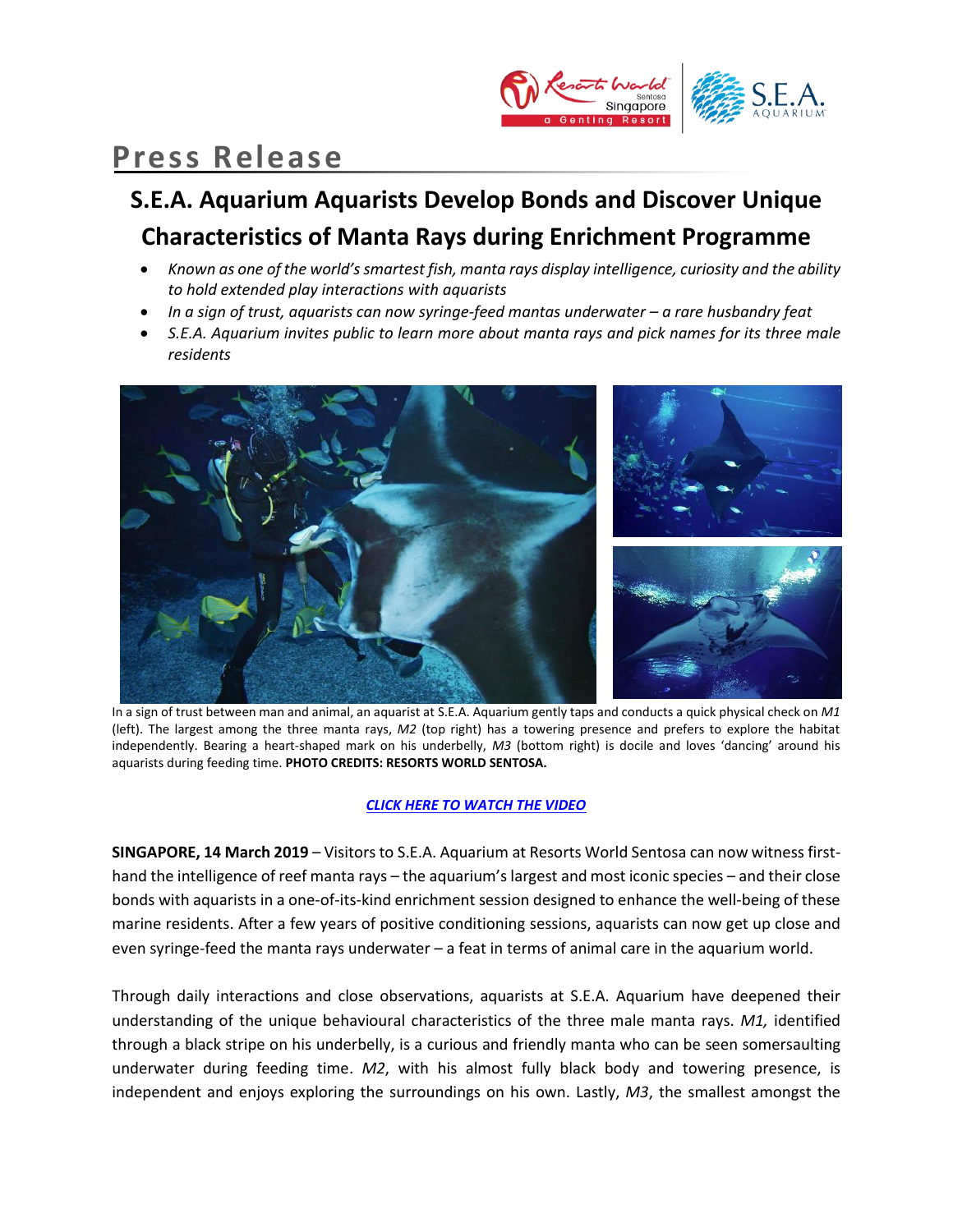

three, bears a heart-shaped mark on his underbelly and is a docile member who loves twirling around the aquarists during feeding time.

James Hong, Assistant Curator at S.E.A. Aquarium, said: "Manta rays are one of the world's smartest fish, with the largest brain to body mass ratio of any fish. To promote mental and physical stimulation, we embarked on a variety of operant conditioning and enrichment sessions, from providing visual stimuli to test their ability in recognising shapes, to feeding at the water's surface. The manta rays responded positively to these conditioning sessions and our aquarists learnt so much more about our rays' distinct characteristics. Today, we are able to syringe-feed them underwater, a sign of trust and close bond between our aquarists and the manta rays. Such conditioning allows the animal care team to conduct physical and health checks on the manta rays safely and easily when necessary."

As part of enrichment, aquarists previously donned specially customised suits with different patterns such as stripes and spots. It is believed that manta rays can recognise different visual signs and aquarists conditioned the mantas to associate these patterns with food. Over the years, the rays develop affinity with the aquarists and approach them without the need of visual aids.

Manta rays are listed as "Vulnerable" in the IUCN\* Red List of Threatened Species. They are threatened due to overharvesting of its gill plates for their perceived medicinal purposes, and their low reproduction rate.

Visitors can observe the manta enrichment presentation titled "Manta Moments" as part of S.E.A. Aquarium's Ocean Dreams [sleepover programme.](https://www.rwsentosa.com/en/attractions/sea-aquarium/things-to-do/special-experiences/sleepovers-ocean-dreams) In addition, the aquarium will host a series of talks and engagement sessions to raise awareness on the threats facing manta rays and how the public can take action to protect them. These include community events in collaboration with the National Library Board (NLB) to increase awareness of manta rays and ocean conservation through storytelling and arts-andcrafts sessions at various NLB branches.

Guests are invited to take part in a "Pick Your Favourite Manta Name & Win" contest from now until 30 April 2019. Participants can choose their favourite names at [www.rwsentosa.com/mantacontest](http://www.rwsentosa.com/mantacontest) and submit a short write-up on the chosen name. The three most creative entries will win underwater hotel stays at the luxurious [Ocean Suite](https://www.rwsentosa.com/en/hotels/ocean-suite/overview) and [Sea Trek Adventure](https://www.rwsentosa.com/en/attractions/sea-aquarium/things-to-do/special-experiences/sea-trek-adventure) to get up close with the manta rays, and other prizes worth more than S\$10,000 in total. Guests can also witness a special underwater presentation where the manta rays will pick their own names on 4 and 11 May, at 2pm at the Open Ocean Habitat.

Families hoping to get inspiration for their entries can head down to the aquarium with a limited-time only S.E.A. Aquarium bundle. Available now until 31 March 2019, Singapore Residents enjoy online discounts for two adults and one child at S\$72 (U.P. S\$98).

More information on S.E.A. Aquarium's manta rays and the conditioning process can be found in Appendix A.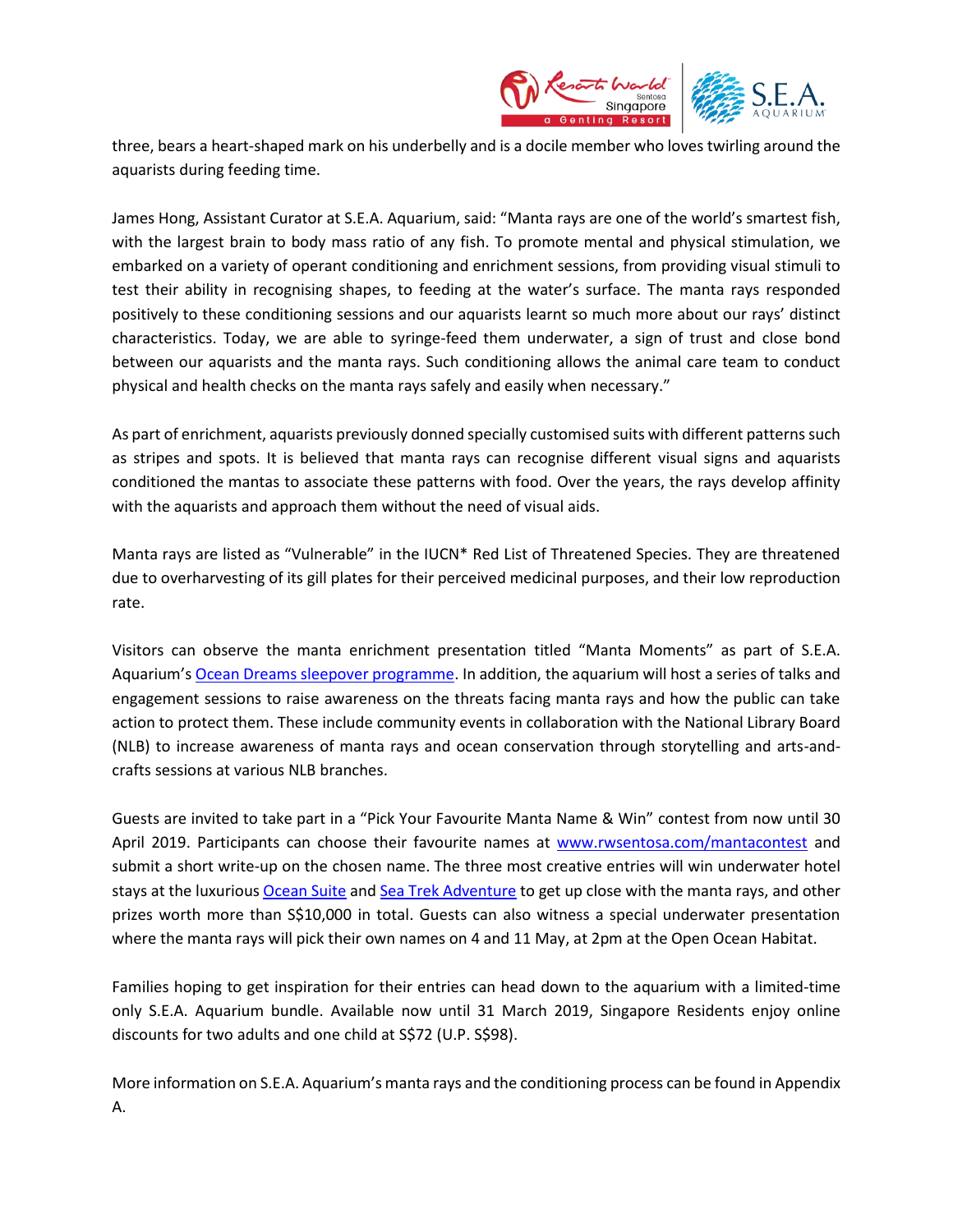

*\*IUCN – International Union for Conservation of Nature* 

**– End –**

#### **ABOUT S.E.A. AQUARIUM**

Opened in November 2012, S.E.A. Aquarium at Resorts World Sentosa is one of the world's largest aquariums home to more than 100,000 marine animals from across 1,000 species. Featuring more than 50 diverse habitats, S.E.A. Aquarium exhibits close to 80 threatened species including the manta ray, Clarion angelfish and a variety of beautiful corals that mirror a pristine aquatic environment. Through interactive programmes, up-close animal encounters and immersive learning journeys, S.E.A. Aquarium aims to inspire visitors to protect the world's oceans.

S.E.A. Aquarium collaborates with local and regional partners in marine conservation projects and is accredited by the Association of Zoos & Aquariums (AZA) and World Association of Zoos and Aquariums (WAZA).

#### **ABOUT RESORTS WORLD SENTOSA**

Resorts World Sentosa (RWS), Asia's premium lifestyle destination resort, is located on Singapore's resort island of Sentosa. Spanning 49 hectares, RWS is home to world-class attractions including Universal Studios Singapore, S.E.A. Aquarium, the Maritime Experiential Museum, Dolphin Island and Adventure Cove Waterpark. Complementing the adventure and adrenaline of its theme parks and attractions are six unique luxury hotels, the world-class Resorts World Convention Centre, a casino and the Asian flagship of a world-renowned destination spa. RWS offers awardwinning dining experiences and exciting cuisine from around the world across its many renowned celebrity chef restaurants, establishing itself as a key player in Singapore's vibrant and diverse dining scene and a leading gourmet destination in Asia for epicureans. The integrated resort also offers world-class entertainment, from original resident productions to concerts and public shows such as Crane Dance and Lake of Dreams. RWS has been named "Best Integrated Resort" since 2011 for eight consecutive years at the TTG Travel Awards which recognises the best of Asia-Pacific's travel industry.

RWS is wholly owned by Genting Singapore, a company of the Genting Group. For more information, please visit [www.rwsentosa.com.](http://www.rwsentosa.com/)



#### **MEDIA CONTACTS**

#### **Resorts World Sentosa**

Shaiful Rizal Tel: +65 6577 9761 / +65 9170 2542 E-mail[: shaiful.malek@RWSentosa.com](mailto:shaiful.malek@RWSentosa.com) Audrey Lee Tel: +65 6577 9766 / +65 8198 0047 E-mail[: audrey.sylee@RWSentosa.com](mailto:audrey.sylee@RWSentosa.com)

#### **Note to Editors**

- 1. Photos and video of the manta rays can be downloaded from <https://app.box.com/v/SEAAMantaRay>
- 2. All photos and video are to be attributed to **Resorts World Sentosa**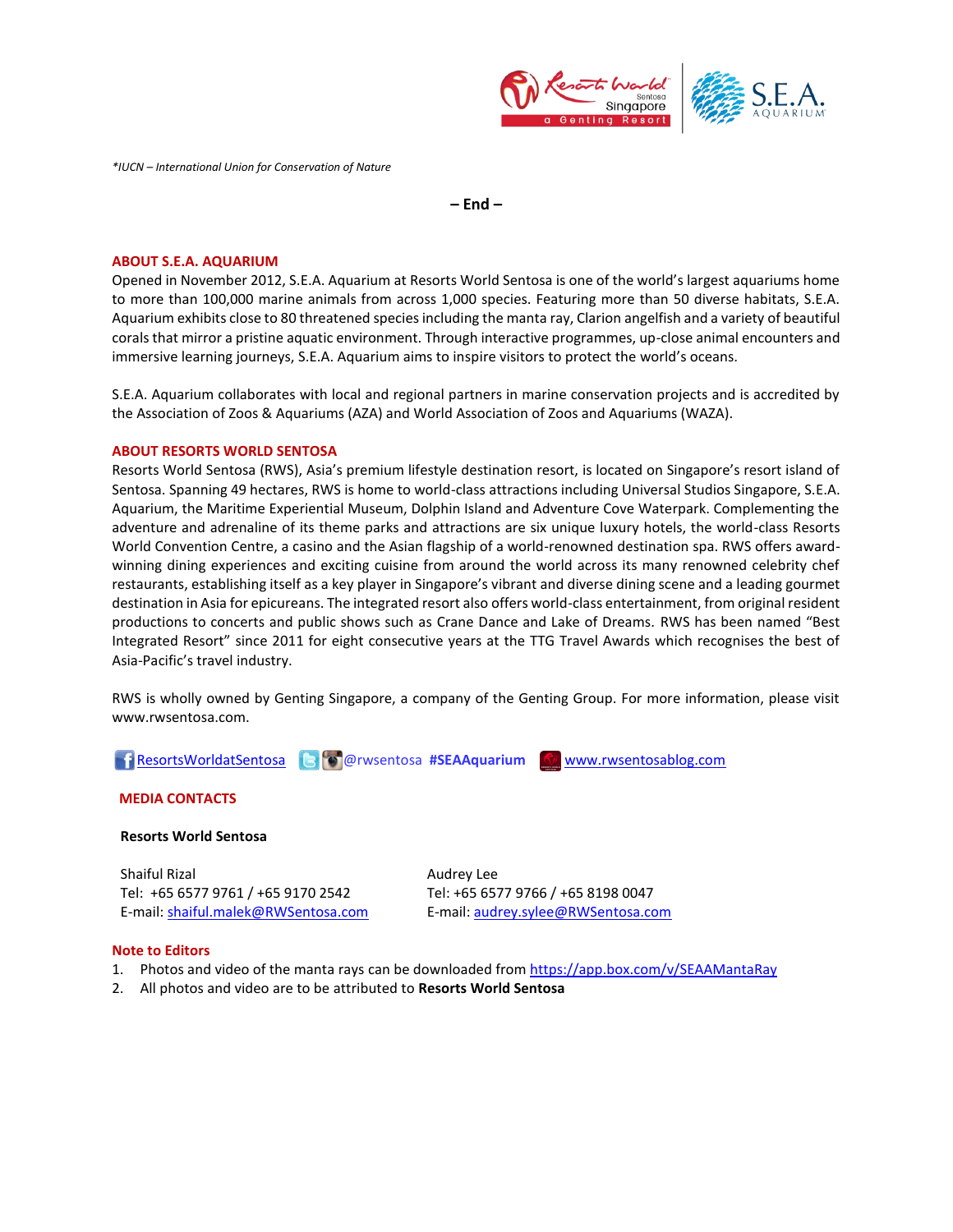

#### **APPENDIX A - FACTSHEET**

## **Did You Know?**

- [Reef](http://www.georgiaaquarium.org/animal-guide/georgia-aquarium/home/galleries/ocean-voyager/gallery-animals/zebra-shark) manta rays *(Mobula alfredi)* are the second largest species of ray, with a wingspan of 3 to 3.5 metres.
- Each manta ray has a unique spot pattern just like human finger prints.
- Contrary to popular belief, manta rays do not have barbs in their tails.
- Manta rays belong to the family of sharks and rays.
- Although manta rays are one of the largest marine species, they feed mainly on small zooplankton like krill.

## **Enrichment for the Well-Being of Manta Rays**

- Animal enrichment programmes are designed to promote the manta rays' mental and physical well-being.
- A variety of operant conditioning and enrichment sessions, from providing visual stimuli to test their ability in recognising shapes, to feeding at the water's surface, are used for the rays' enrichment.
- The enrichment programmes allow aquarists to conduct physical and health checks on the rays safely and easily.

| <b>STEP 1</b><br>An aquarist executes the "Cue-<br><b>Action-Bridge-Reinforce"</b> (CABR)<br>method, where he raises his hands<br>as a visual cue to M1 to approach<br>him. Aquarists previously donned<br>specially customised suits with<br>different patterns such as stripes<br>and spots. It is believed that manta<br>rays can recognise different visual<br>signs and aquarists conditioned<br>the mantas to associate these<br>patterns with food. | <b>STEPS 2 &amp; 3</b><br>After M1 approaches the aquarist<br>("Action"), the manta ray receives a<br>gentle tap on his cephalic lobe<br>("Bridge"), indicating that it is a job<br>well done. | <b>STEP 4</b><br>The final step in the CABR method is<br>"Reinforce". The aquarist is seen<br>pumping food directly into M3's<br>mouth. Manta rays are positively<br>reinforced with feed when they<br>successfully complete the desired<br>action. |
|------------------------------------------------------------------------------------------------------------------------------------------------------------------------------------------------------------------------------------------------------------------------------------------------------------------------------------------------------------------------------------------------------------------------------------------------------------|------------------------------------------------------------------------------------------------------------------------------------------------------------------------------------------------|-----------------------------------------------------------------------------------------------------------------------------------------------------------------------------------------------------------------------------------------------------|